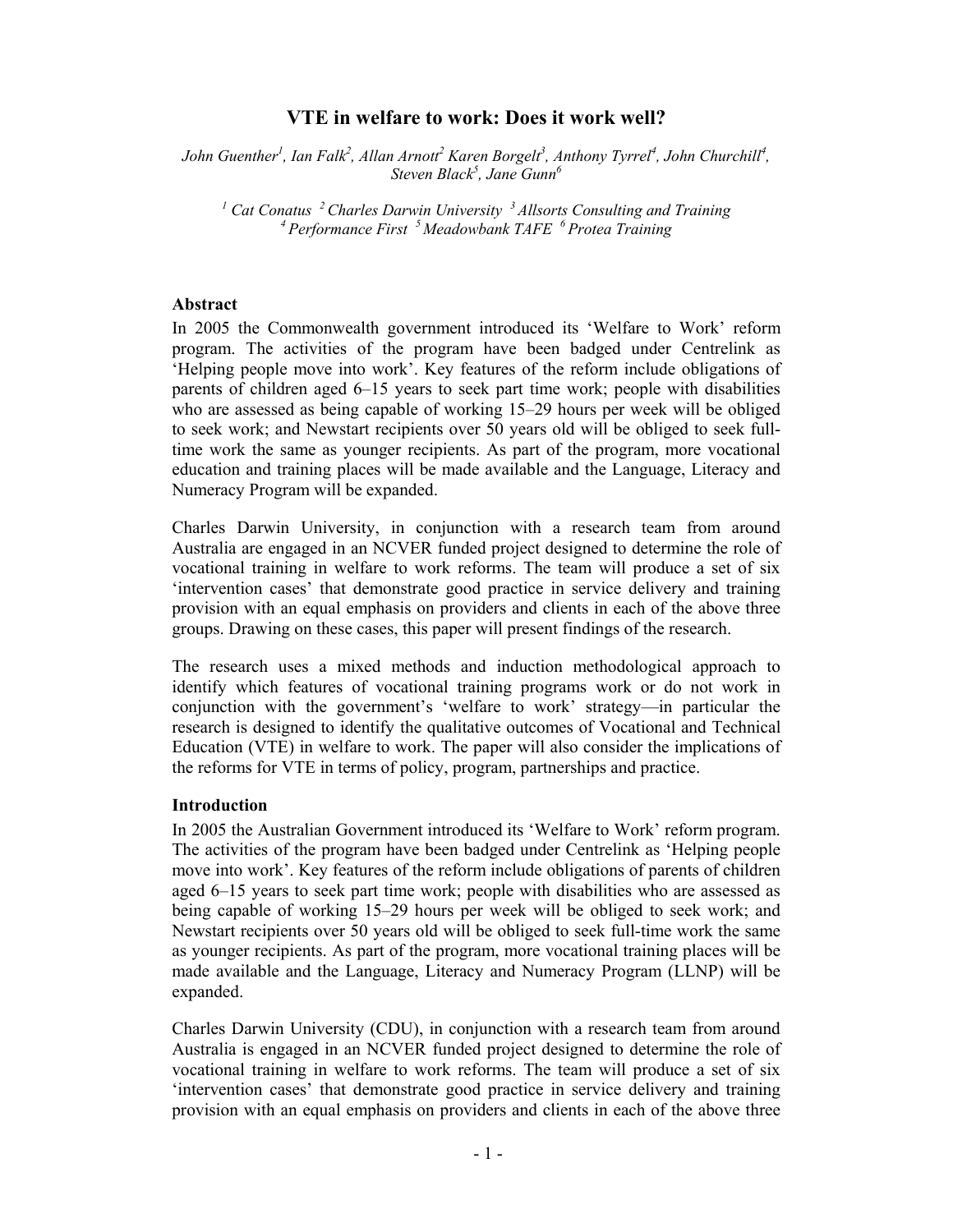groups. Drawing on two of the cases, this paper will present early findings of the research. The two cases include one with a focus on parents returning to work and another with a focus on policy considerations. The latter case study does not limit its concerns to one particular welfare to work group.

## **Literature review**

# *Welfare to work groups*

Before considering the literature on the topic it is important to define who we refer to in our research. The definitions we offer are derived from a search of the available national and international literature.

In our research we define *mature aged people as:* people aged 45 and over currently looking for work. Age cut offs differ: Costello for example argues for 55 (Australian Broadcasting Corporation 2005). The Organisation for Economic Cooperation and Development (OECD 2006a) uses 50 as the cut-off and the Australian Government also uses this cut-off (Centrelink 2006a; Department of Employment and Workplace Relations 2006a). However, because of the practicalities associated with statistics, we adopt 45 as the cut-off age (ABS 2005c; Hudson 2006b).

We define *parents returning to work as* parents and carers of children who have previously worked and because of child-care responsibilities have been out of the workforce for two years or more. This group, according to the Australian Council of Social Service (2003), is predominantly women, who face a unique set of barriers to full-time employment (for example child care). According the ABS (2005d), the ratio of women to men who are underemployed is about three to two. Our definition does not exclude men and it does not exclude partnered parents but the literature suggests that lone parents are more likely to have greater difficulty accessing employment than others (ABS 2006a). This may be as much to do with associated education levels as it is with status as single parents (Headey et al. 2006), but it is not a phenomenon that is unique to Australia (OECD 2003).

For the purpose of this research we define *people with disabilities* as persons unemployed who have a disability, medical condition or addiction. There is little argument in the literature about what constitutes disability. Many Australian agencies (ABS 2004; Australian Institute of Health and Welfare 2006) have adopted the International Classification of Functioning, Disability and Health (ICF) definition, which describes 'disability' as an umbrella term for any or all of these components: impairment, activity limitation and participation restriction, as influenced by environmental factors (World Health Organisation 2002). Australians are also restricted in their interpretation of 'disability' by the *Disability Discrimination Act 1992* (Commonwealth of Australia 2006), which in some ways could be considered to be a broader definition, based on loss of function, disease, illness or disorders or the potential for the above.

### *Rationale for Welfare to Work*

A number of contextual factors have led to the current policies for the Australian Government's Welfare to Work initiatives. These include: a) an ageing population and the economic impact of this particularly in relation to skills and employment. The 2002 *Intergenerational Report* (Commonwealth of Australia 2002) suggested that as a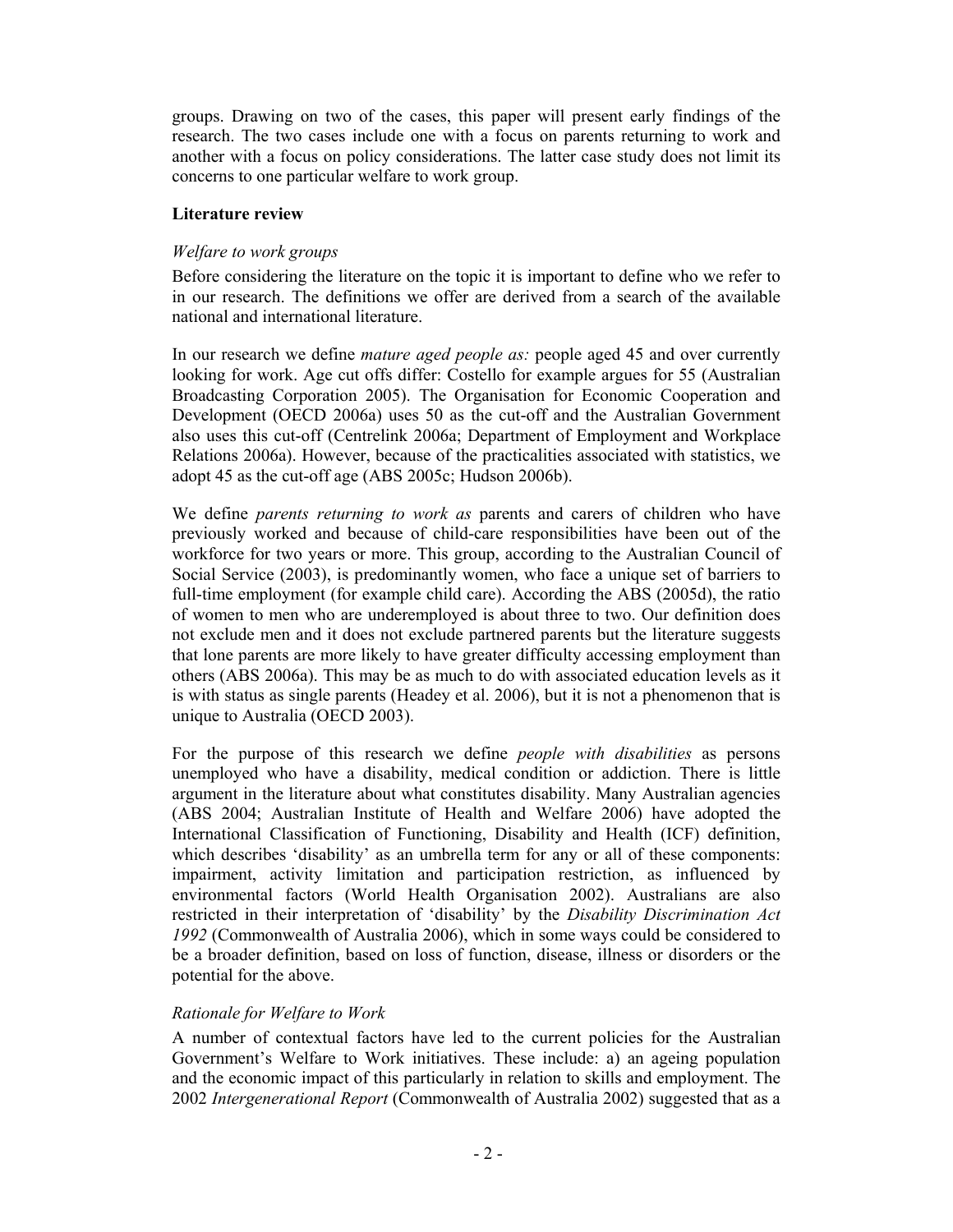result, higher labour force participation is required; b) a perception that a significant number of very long-term unemployed persons are not 'genuine' (Commonwealth of Australia 2005:6); c) steep increases over the long term in the number of Parenting Payment and Disability Support Pension recipients (Commonwealth of Australia 2005). The Australian Government argues that these increases are unsustainable; and d) significant and sustained skills shortages in some occupations (DEWR 2004).

The measures introduced in the 2005 Commonwealth Budget and commenced at 1 July 2006 are most often described by the Government in terms of providing 'greater assistance' but the rhetoric is matched with discussion of 'obligations' and 'compliance' (Centrelink 2006a). Some argue that rather than providing incentives to work, welfare to work punishes the long term unemployed. Davidson (2005) suggests that what is needed for long term unemployed people is not punishment to change their behaviour but understanding and practical help to change their circumstances.

### *Rationale for training as a vehicle in welfare to work*

Training has for a long time been seen to be a 'way in' for people to access jobs. The focus of welfare to work programs differs somewhat from this long held view in that it not only specifically targets people who are currently not in the workforce but it a) targets those who have either been unable or reluctant to enter the workforce and therefore are dependent on social security safety nets; and b) it is designed to address skills gaps and shortages in a labour market where labour demand is high. Further, the Australian Government acknowledges that 'education and training can be the best pathway to work for some jobseekers' (Centrelink 2006a). The OECD (2006c), reporting on the results of a five-country study into welfare-to-work initiatives suggests:

Policies concerned with workforce development and skills upgrading initiatives, while sitting within the adult learning agenda, address a narrower, more modest objective. That objective is to improve the skills, competencies and qualifications of low-qualified incumbent workers, and thereby respond to "skills shortages" and "skills gaps" experienced in local labour markets and within organisations. (p. 39)

The imperative for new Welfare to Work initiatives in Australia is no different. This was explicitly stated when the current reforms were announced in 2005 (Commonwealth of Australia 2005).

The imperative also comes at a time when skill levels are arguably higher than they have ever been rather than at a time when educational standards have been considered 'poor'. The reasons for this are multiple. Firstly, not all sectors of the Australian community are sharing in the so-called knowledge economy (Cumming 1997; Falk and Guenther 2002; Statistics Canada and OECD 2005). Secondly, there is a strong argument that some sectors of the community are inequitably under-represented in education and training participation data (Baldwin 2003; Boughton and Durnan 2004; Golding and Pattison 2004). Beyond these two reasons, a third reason provides perhaps the greatest impetus: national skills shortages are forcing industries to look beyond the 'easy to access' labour markets to the more difficult and as yet untapped markets, where considerable investment in training and skill development—due to multiple barriers and disadvantages (Ziguras et al. 2003)—is required (Senate Employment Workplace Relations and Education References Committee 2003).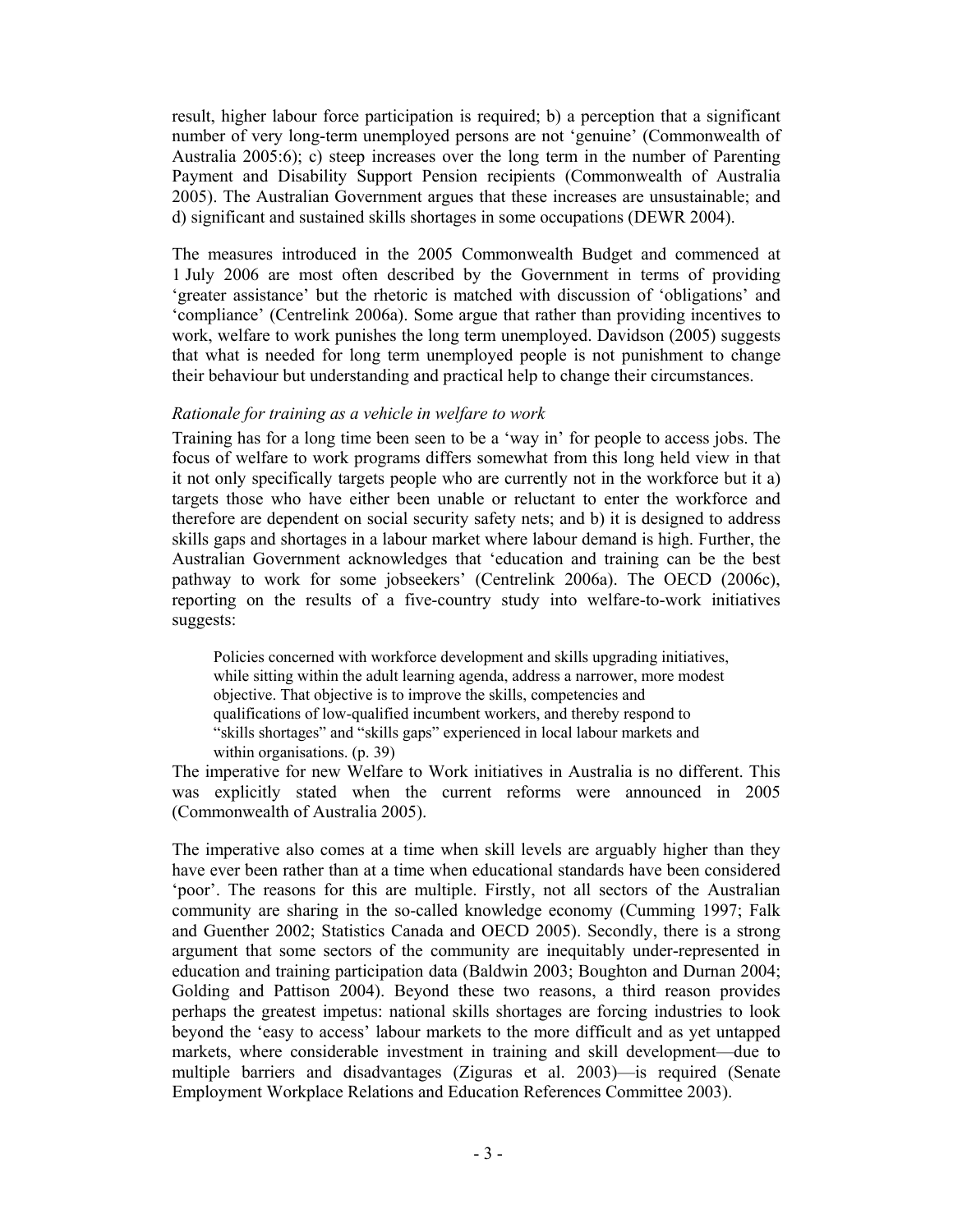### *Impact of policy on welfare to work groups*

Despite the above discussion about imperatives for training, the emphasis of the Australian Government's welfare to work is on 'work'. That is, the financial priority given to training (as administered by DEST) within the 3.6 billion dollar budget for the program amounts to less than 10 per cent of the total budget (Commonwealth of Australia 2005). Setting aside the impact of the program for the skill development of the priority groups for a moment, Welfare to Work is having a significant impact on these groups. Some argue that the new emphasis on compliance and changes to payment structures unfairly discriminate against many vulnerable people (Australian Council of Social Service 2005; Harding et al. 2005). Watts (2006) argues that:

Welfare-to-work establishes a way of churning low-skill labour in and out of that part of the labour market characterised by low pay, low skill and precarious employment a sector now left even less regulated or protected than ever before (p. 7).

The combination of Welfare to Work and Workchoices may further add to this vulnerability (Masterman-Smith and Chalmers 2006). In terms of employment, the Australian Government's recent commentary on 30 year low unemployment rates suggests that its labour market policies and reforms—including welfare to work—are responsible (Andrews 2007).

While it is still 'early days' for Welfare to Work in Australia, a number of questions remain unanswered about the efficacy of the program in terms of: a) meeting the skill needs of clients, employers and industry more generally; b) meeting the challenges of building a more skilled labour force into the future; and c) managing the impact of a potential downturn in the Australian economy and the labour market. Despite the rationale for training as a vehicle for welfare to work it would appear that the Welfare to Work strategy discourages JobNetwork, training providers and job-seekers from engaging in pre-employment learning activities beyond basic occupational health and safety training. For example the conditions for Community Work Coordinators (CWCs) allow for up to 20 per cent of an activity's time to be taken up with training, but the Key Performance Indicators (KPIs) do not specifically mention training at all (Department of Employment and Workplace Relations 2006b). A separate Australian Government initiative—*Skills for the future* (Prime Minister of Australia The Hon John Howard MP 2006)—potentially offers some Welfare to Work groups the opportunity of accessing Certificate II or Year 12 equivalent qualifications. The few 'good news stories' about training for potential employees affected by Welfare to Work appear to be dependent on the good-will of employers more than incentives offered through the Strategy (Department of Employment and Workplace Relations 2007).

### **Methodology**

The methodology employed for the research on which this paper is based can be described as a 'mixed methods' (Tashakkori and Teddlie 1998) approach, combining case study techniques (Yin 2003b, a), numerical data accessed from the most reliable Australian sources (Australian Bureau of Statistics and National Centre for Vocational Education and Research), and empirical observations made in the field. The researchers have compiled a 'statistical profile' which has been used to inform analysis of qualitative data derived from a series of 84 semi-structured interviews with welfare to work clients, training providers, government agencies and enterprises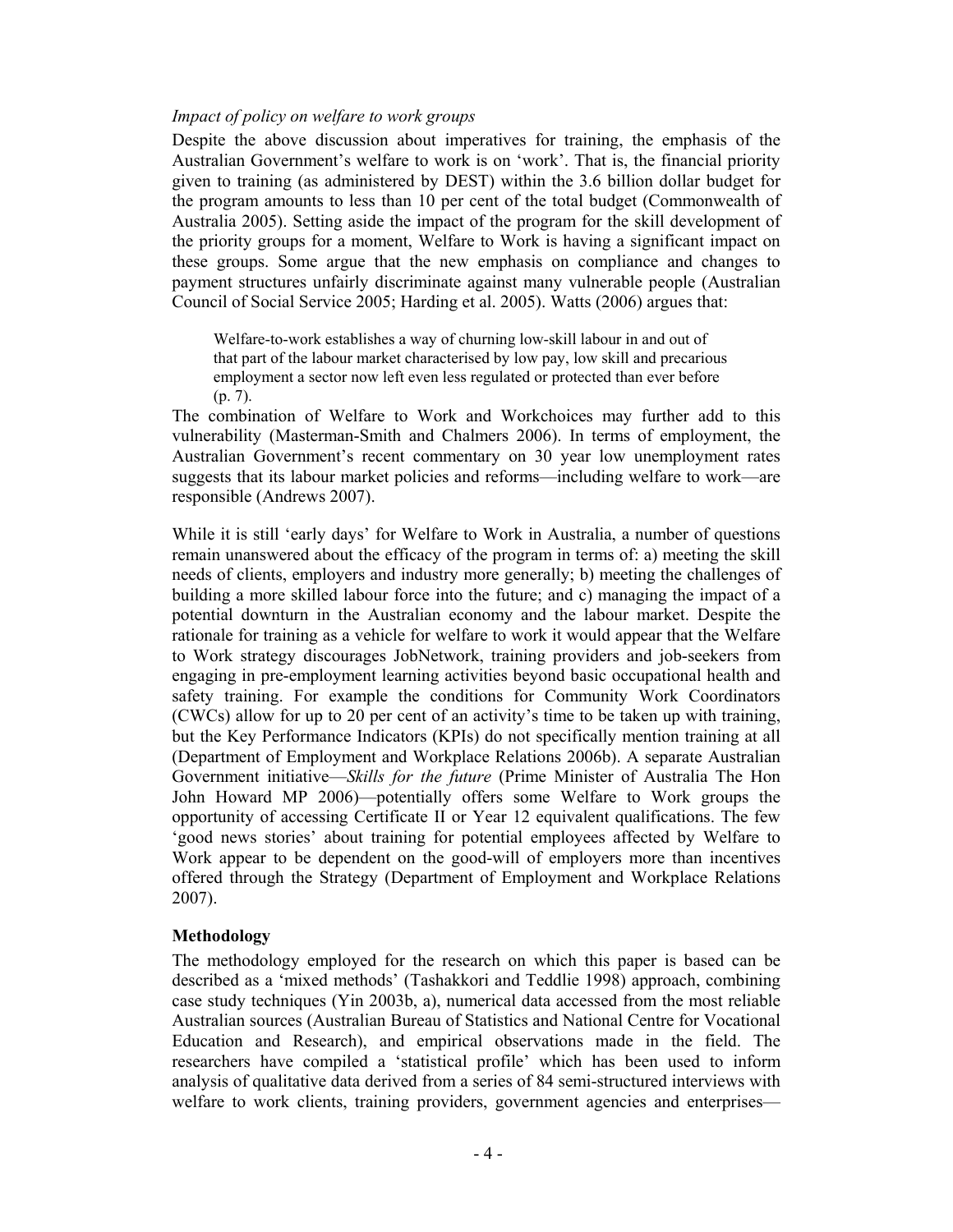each with an interest in Welfare to Work and training—across six sites in South Australia, Western Australia, Queensland, New South Wales, the Australian Capital Territory and Victoria. The profile summarises employment and training data for each of three welfare to work groups: parents returning to work; mature aged people; and people with a disability. The empirical data are being brought together in six 'intervention cases'—case studies of welfare to work strategies within each geographical context—and a cross-cutting analysis of the data using the transcribed data from all the sites. The method builds on previous research conducted by CDU on pathways to employment and training for employment disadvantaged groups in the Northern Territory (Northern Territory Council of Social Service 2004).

The methodology 'triangulates' the findings from quantitative data with available literature—using deductive approaches to analysis—and qualitative data obtained from welfare to work stakeholders—using inductive approaches to analysis—to enable generalisable implications for stakeholders involved (Erzberger and Kelle 2003; Miller 2003; Johnson and Christensen 2004; Falk and Guenther 2006).

### **Findings and discussion**

We start first with a tabular summary of the most recently available data for training and employment of welfare to work groups. We then present findings from a 'parents returning to work' case and a 'policy' case. The two cases presented here should not be seen as representative of the research as a whole. Rather, they are indicative of some of the issues arising from interviews with Welfare to Work stakeholders.

### *What do statistics tell us?*

Table 1, drawn from the authors' research, summarises the relative position in terms of training and employment for welfare to work groups along with comparison groups—partnered parents (which are not strictly excluded from welfare to work programs) and the general population. The data are drawn from the most recent statistics available in the most reliable sources. Sources include various publications and datasets from NCVER and ABS.

| <b>Australia</b>                                              | <b>People with</b><br>a disability | <b>Mature aged Partnered</b><br>people | parents               | Lone<br>parents       | General<br>population |
|---------------------------------------------------------------|------------------------------------|----------------------------------------|-----------------------|-----------------------|-----------------------|
| Total 15-64 population '000                                   | $2339^{1,2}$                       | $5129^{4}$                             | $3574^{4}$            | $474^{4}$             | 13850 <sup>4</sup>    |
| Per cent of total 15-64 population                            | $19.2\%$ <sup>1,2</sup>            | 37.0% 4                                | 25.8% 4               | $3.4\%$ <sup>4</sup>  | 100.0%                |
| Per cent of group participating in<br>labour force            | $53.2\%$ <sup>1,2</sup>            | 72.6% <sup>4</sup>                     | $81.0\%$ <sup>4</sup> | 62.4% $^{4}$          | $65.5\%$ <sup>1</sup> |
| Per cent of group unemployed                                  | $8.6\%$ <sup>1,2</sup>             | $3.2\%$ <sup>4</sup>                   | $2.6\%$ <sup>4</sup>  | $12.9\%$ <sup>4</sup> | 4.8% $4$              |
| Per cent of all VTE students who<br>are members of this group | $5.9\%$ <sup>3</sup>               | $19.0\%$ <sup>3</sup>                  | 24.4% 5               | $7.5\%$ <sup>5</sup>  | 100.0%                |
| Per cent of group with VTE<br>qualifications                  | 11.8% $1.2$                        | 17.6% $5$                              | $18.2\%$ <sup>5</sup> | 17.4% 5               | $15.9\%$ <sup>6</sup> |

#### **Table 1. Summary of statistics for welfare to work and comparison groups (various sources) for Australia**

Sources: 1: ABS 2004; 2: ABS 2006c; 3: NCVER 2006; 4: ABS 2006d; 5: ABS 2006b; 6: ABS 2005a

Drawing on this table it is evident that: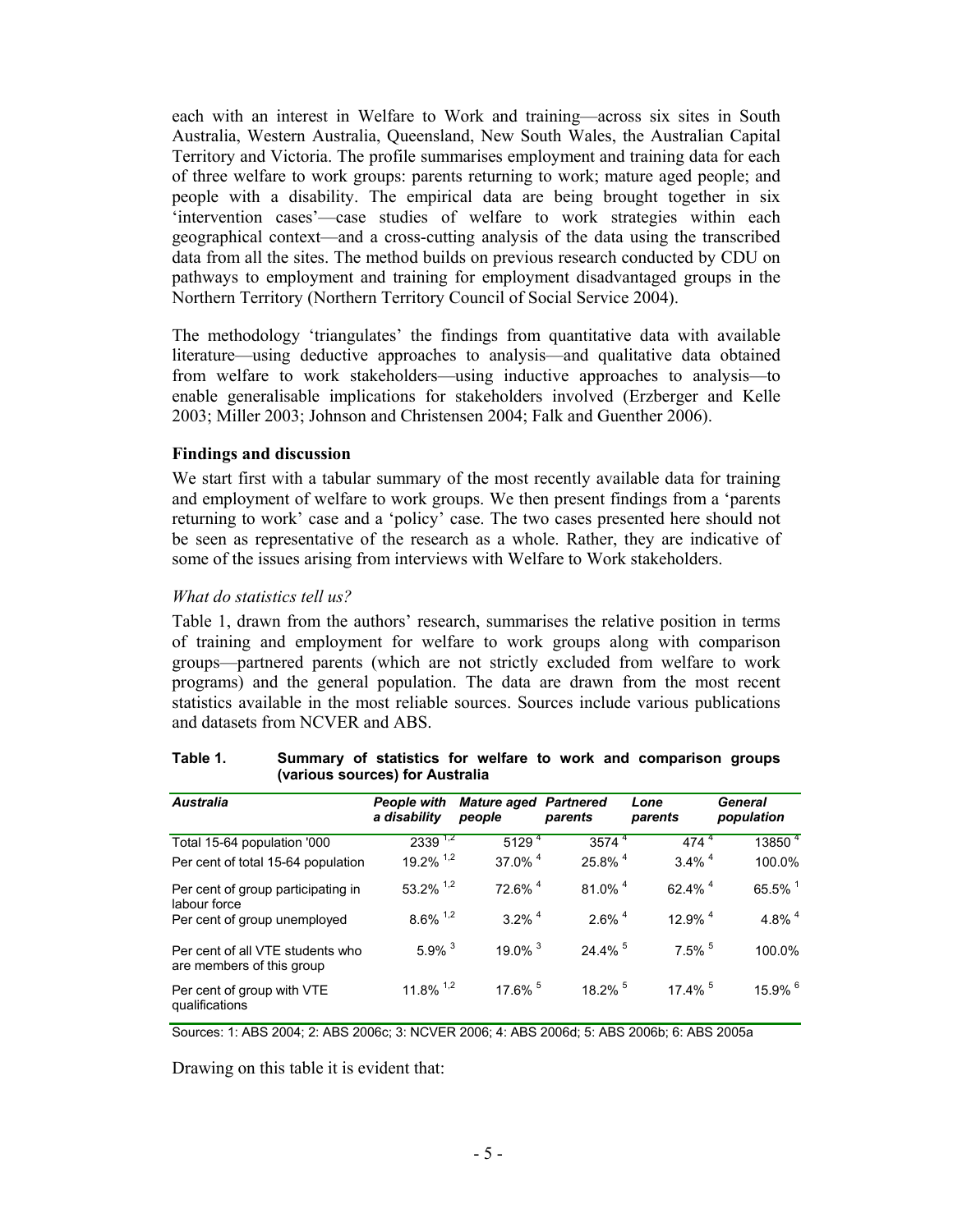*People with disabilities* are relatively under-represented for all indicators shown. That is, their participation in the labour force and in employment, their participation in vocational training and their qualification levels are all lower than might be expected in the general population.

The employment and training picture for *mature aged people* is relatively bright. While we cannot say definitively that this group are not disadvantaged—and certainly issues of early retirement and a possible reluctance to pick up new knowledge based skills rate high among mature aged people—unemployment and vocational skill stocks are not of significant concern. There is however a perception among mature aged unemployed people that the reason they cannot find work is because of their age (ABS 2005b) and there may be a reluctance on the part of some employers to take full advantage of the depth of knowledge and experience offered by more mature people (Hudson 2006a). The value of training for this group as a vehicle for transition from welfare to work is uncertain (OECD 2006b).

In terms of VTE, *lone parents* are well represented among students with 7.5 per cent of the total student cohort being made up of lone parents. VTE qualification rates among this group are slightly higher than might be expected for the general population. The table does not however show the level of qualifications that are being achieved. A more detailed analysis of the Survey of Education and Work (ABS 2006b) shows that lone parents are more likely to achieve Certificate I and II qualifications (and also less likely to achieve Bachelor qualifications) than the population as a whole.

## *Case 1: Senior policy advisors*

Interviews for one case study were conducted at three Australian Government departmental head offices. The purpose of this case study was to draw out the overarching policy expectations of the VTE sector, within the framework of the Australian Government's Welfare to Work strategy. The Departments will be referred to as Department A, B and C. The Departments' activities are a mix of policy development and service delivery. The case presented here reflects the stated views of interviewees, who are naturally constrained somewhat in their ability to reflect their own views because of their positions as senior level public servants.

It was clear from discussions with Department A that they are pursuing a 'work first' agenda. The view was that with the economic situation as it is, the opportunity to move the Welfare to Work groups into work should be a priority. In this context the Department saw the VTE sector providing some very basic skills but acknowledged that in many circumstances no training may be required. The VTE sector was described as a 'tool to achieve the work first policy'. There was no expressed expectation of the VTE sector, and training needs discussed were often focussed on individual pre-employment capacity-building rather than traditional longer term skill development. Moving into work and receiving on-the-job training were seen as good outcomes. It was perceived that there is a need for the VTE sector to see how it can add value to this scenario.

The discussion with Department B emphasised that their priority is to the broader and longer term skill development of Australia. Welfare to Work is seen as a response to the current part of the employment cycle. Under the Department B response to Welfare to Work, additional places have been made available in many programs: 'it is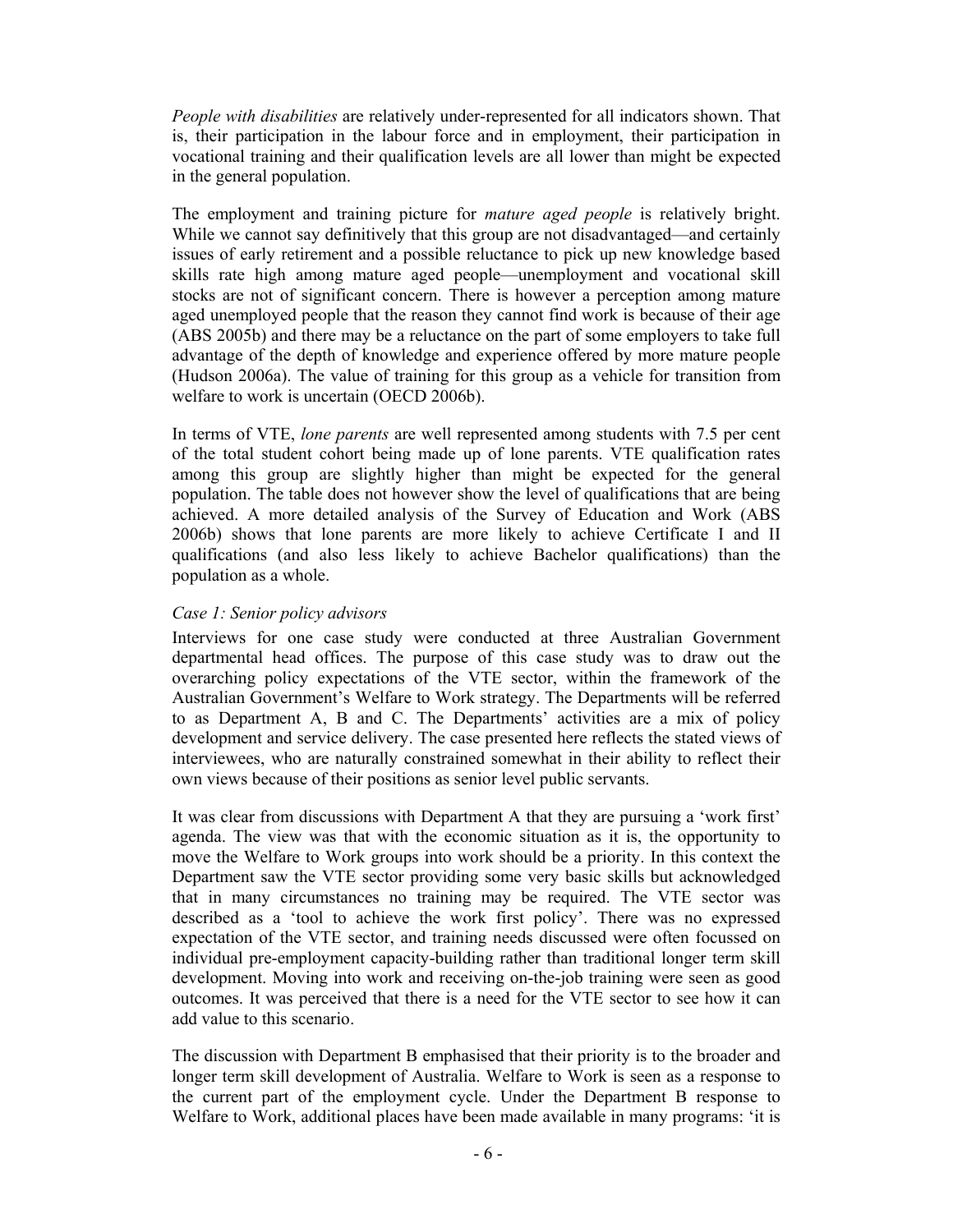more like an enhancement of our existing mechanisms rather than a whole set of new structures'. The emphasis is on short term remedial intervention (literacy, numeracy and English as a Second Language (ESL) programs were mentioned) and Australian Apprenticeships.

The perception of Department C, from the training point of view, was that for those under 21 the emphasis was on capability development, while for those over 21 it was on work. There was a strong emphasis on 'pathways to work'. Although Department C is committed to the work first agenda, they pointed to local variations in job markets and the need to have flexibility in policy application to meet these variations. At the local level they believed that they have well developed relationships with the VTE sector. There was also a view that the 'VTE sector is complex, so diverse and so scattered', and as such is difficult to engage, other than locally.

The Department felt that a clear line of sight from policy, through implementation, to a unified VTE sector would mean better outcomes. The example of large numbers of parents with new obligations to work in 2007 was given: 'We have got all these parents coming next year and somebody should be telling us, or the parents, where the skill gaps are and telling them now what they should be training in...'.

Case 1 highlights the strong emphasis from a policy and service delivery perspective that Welfare to Work is primarily about work and that training is a support for this strategy. The case also highlights a perception that the vocational education sector is difficult to engage with. There is no doubt that this is because of the complexities built within the system itself and the wide array of client groups engaging with that system. It is reasonable to suggest that the VTE sector is not as clearly delineated as the Higher Education or Compulsory Education sector, either in terms of participants or expected outcomes. Related to this is a view that the training needs of the expected influx of welfare to work groups into the labour market has not been properly considered.

# *Case 2: Parents returning to work*

One of the intervention cases examined client perceptions, where clients were predominantly parents returning to work. The case reports on the findings from two providers who provide Work For the Dole (WFD) programs under the mutual obligation provisions of the Welfare to Work program introduced in July 2006 (Centrelink 2006b). While WFD does not offer accredited training as part of the program, it does offer training credits worth up to \$800 for accredited training for those who complete the program, which may take from 310 to 1100 hours depending on age and unemployment status, to earn (Department of Employment and Workplace Relations 2006c). It is clearly positioned to encourage welfare recipients make the transition to employment.

Twelve parent participants and two program managers were interviewed for this case study. Each of the parents of young children interviewed was extremely stressed about their mandatory entry into WFD programs. Up until July 2006 participation was voluntary. Currently these parents receive additional benefits from the Australian Government which they will lose if forced to take up paid employment. Those who have low level education feel that they will be forced into menial work at less pay than they receive through their current benefits and fear the high cost of childcare which they will rely on if they find paid work.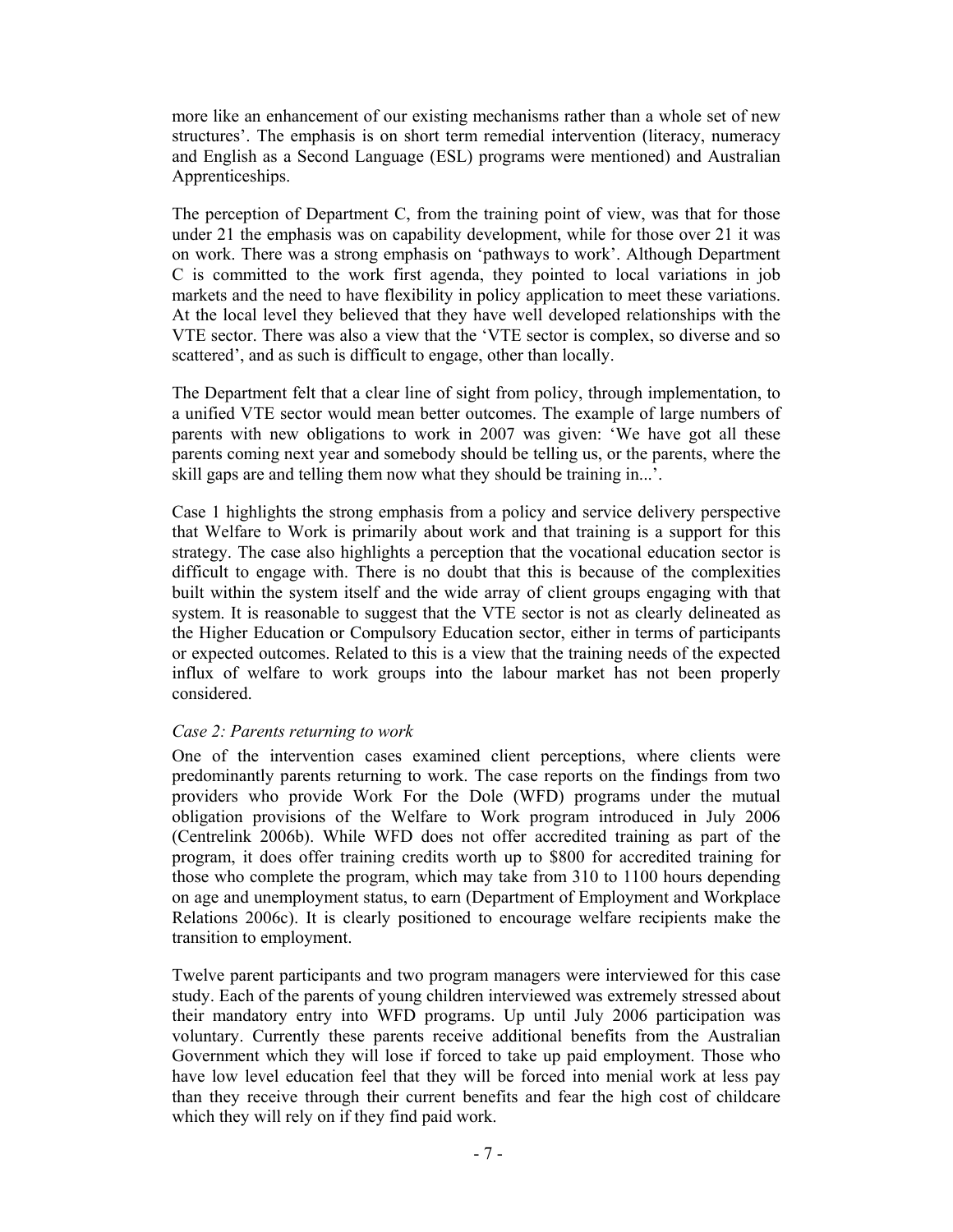A number of parents stated that they were not receiving the real help that they thought they needed to be able to succeed. They felt ill-equipped mentally or educationally to cope in the workplace. For example, many cannot use a computer as they cannot afford to own one and so have not learned how to. Others have not been able to keep up with technology and felt that they would be humiliated if they were put in a work situation where they had to use a computer. Those interviewed thought that threats of cutting off their payments if they did not conform to the WFD rules compounded their problems rather than motivated them to achieve.

Several mothers stated that it was not their choice to become single parents or to have to rely of Parenting Payments. They said that they went into motherhood expecting to be able to responsibly raise their children and now are experiencing a great sense of fear, guilt and in some cases depression about potentially putting their children at risk in order to find paid work or meet their Centrelink obligations.

While these issues may not seem to directly relate to training, they form such stress and concern to participants and in particular, parents, that all of the interviewees felt that even if training was widely available to them, they would not be able to concentrate while these worries or the need to handle the manifestations of these worries existed. The providers also commented on increasing domestic violence cases, drug and alcohol related issues and WFD participants involved in crime or the effects of crime. They speculated whether such issues would hinder effective adult learning if training was available through the WFD program. One parent stated, 'Those who are able to get work, would get work eventually, with or without the program. The help that is most needed is for the long-term unemployed, to help them build their self esteem and to make them included so that they feel that they have a valuable contribution to make and will want to work. Then and only then will the program work for those people'.

It is clear that the WFD program is not a training program. It is a mutual obligation program where participants are required to work a predetermined number of hours in exchange for their Centrelink payments. Providers are expected to achieve Key Performance Indicators (KPIs) and targeted numbers of participation outcomes—that do not include training outcomes. They reported that they do not have the time, staff, money or freedom within their contracts to ensure that training is delivered or training outcomes are achieved. They commented that training is supposed to be delivered by the Job Network Providers, because of numerous problems, including the lack of skills within Job Network Providers, meaningful training is rare.

While WFD providers in this case recognised the importance of training for mutual obligation clients, they were effectively restricted from being able to provide the required training because of contractual requirements that emphasised program participation or employment outcomes to the exclusion of learning outcomes. Parents themselves, because of their fears and limited financial capacity, were unable to access needed training programs that might have been alternatives to WFD mutual obligation activities. Training then, in this welfare to work context is: a) at the periphery of participants' expectations; b) outside the core scope of WFD providers; and c) effectively discouraged by the obligations and KPIs mandated by providers' contracts.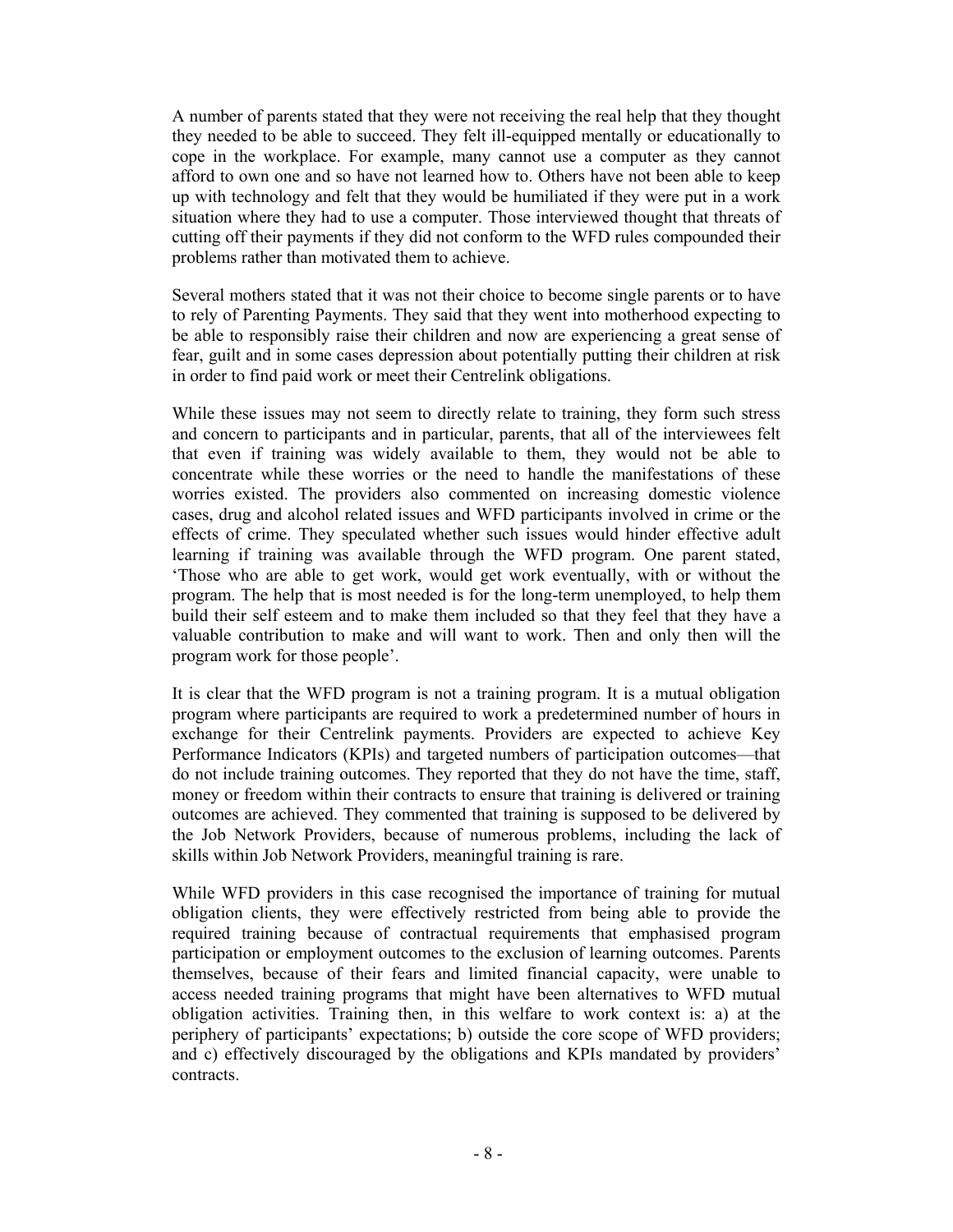#### **Implications and conclusions**

From the two cases described in this paper four implications will be offered.

### *Implication 1: Welfare to work is a 'work first' policy*

Consistent with the Australian Government's views discussed in the literature, there is no doubt from the findings of the two cases presented here, that Welfare to Work is primarily about moving people out of welfare into work—as quickly as possible. While training is offered as an alternative to work in mutual obligation scenarios and is well recognised as part of the rationale for welfare to work strategies—there is little expectation, with the exception of Australian Apprenticeships, that training does actually provide a pathway to work for participants and providers alike. This is not to say that training is not wanted or needed by these groups but that expected outcomes of mutual obligation and related programs are clearly aligned to work. Work plays an important role in the lives of people who are in Welfare to Work 'priority groups' but we would also argue that appropriate training forms a foundational precursor to successful and sustained labour force integration.

#### *Implication 2: There is a recognised role for vocational training but…*

The case studies also highlight the recognition of the important role vocational training can and does play in assisting the transition from welfare to work. There are however a number of 'buts' that inhibit the realisation of this recognition. One is that there is an assumption—possibly hope—that employers will address training needs with their newly transitioned workforce. A second is that for many making the transition, the skills they bring require sub-AQF level training, which falls outside the scope of traditional funding for vocational training. As discussed in the literature review, this additional barrier requires additional resources, which Welfare to Work only partly addresses. We do note however the Australian Government's efforts under the *Skills for the Future* program (which are clearly designed to help those most vulnerable build the skills they need to effectively engage in the labour market) to address some of these barriers. We would argue that such initiatives could be more intentionally integrated into Welfare to Work strategies and thereby give greater effect to the recognised value of vocational learning, particularly for the three priority Welfare to Work groups.

# *Implication 3: A strategic approach is required for WTW labour market entrants*

While there was little in the literature to suggest that consideration is being given to tackling the likely influx of Welfare to Work labour market entrants, we found that this was a concern of those working in policy and service delivery agencies within the Australian Government. Further, respondents in the service delivery agency identified problems working with the vocational training sector at a national level. It would be reasonable to assume that Australian Government—through the Department of Science, Education and Training—should coordinate strategic development of Welfare to Work skills development programs in a way that engages the service delivery agencies (e.g. Department of Employment and Workplace Relations and Centrelink). Apart from identifying the skills needs of these groups such a strategic review would also necessarily examine and forecast the required skill levels of these new labour market entrants to ensure the sustainability of their employment, particularly ahead of the next cyclical downturn in the labour market. The inference from Case 1 was that the VTE sector should coordinate itself better and advise government of 'who should be training what to whom'. We would however see that it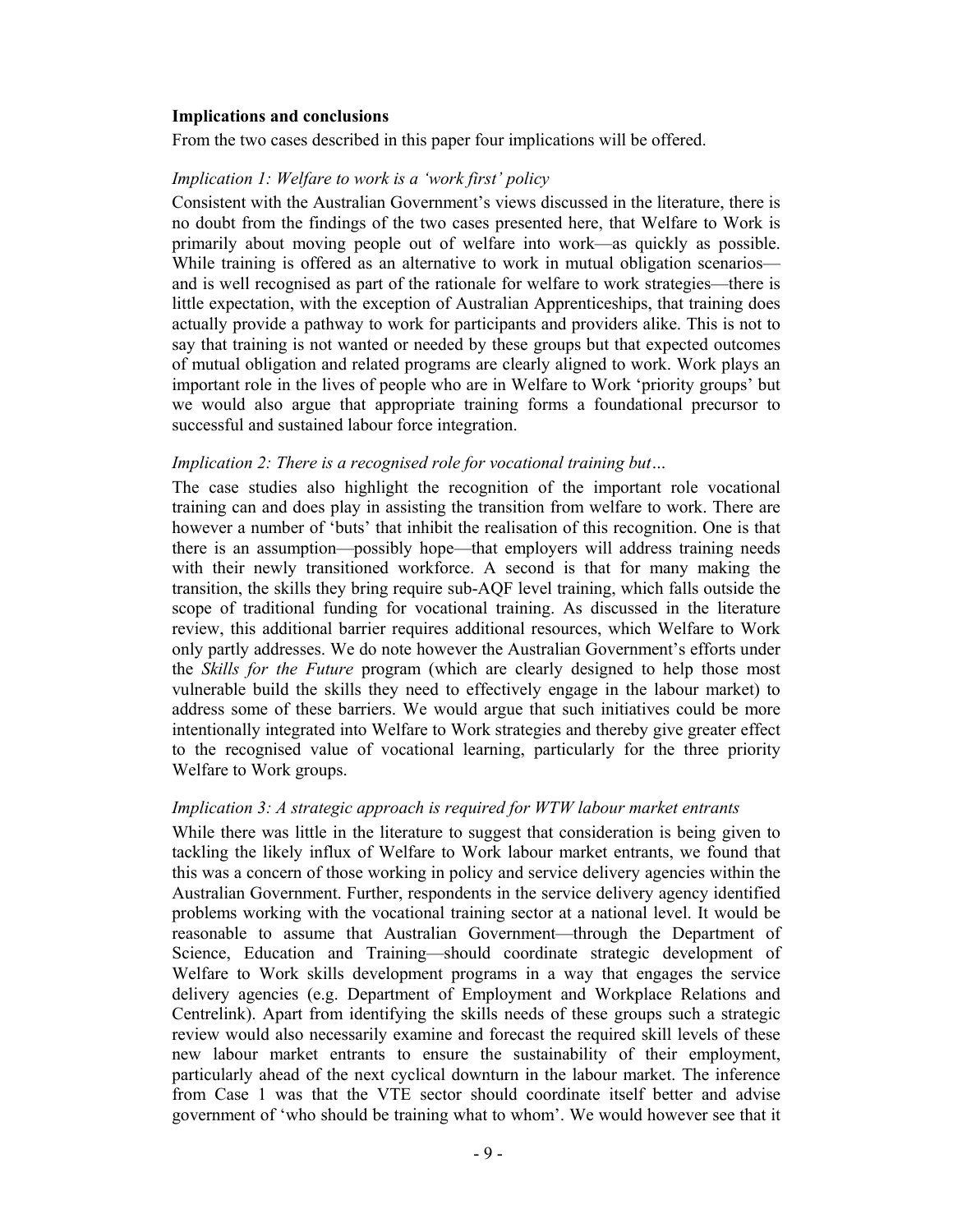is government that should coordinate the research and action required for this—in line with Welfare to Work policies it develops—so that the VTE can get on with its job of training those who need skills. And further, to better facilitate meaningful training, the skills needs of clients should be reflected in the KPIs of service providers to ensure an appropriate emphasis on this aspect of the transition from welfare to work.

# *Implication 4: Vocational learning interventions may be staged for the context*

We noted in the findings of Case 1 that some policy advisors saw a role for vocational learning that was dependent on the context. That is, there were some instances where training was required in preparation for work and others where training was required in conjunction with work. Similarly in Case 2 we saw how some parents engaged in mutual obligation activities felt 'felt ill-equipped mentally or educationally to cope in the workplace' and that considerable preparation at a number of levels may be required in order for that to be achieved. Clients' learning needs are on a continuum that extends well below AQF level 1 and upward towards vocationally specific skills required on the job. This learning continuum may suggest the need for staged learning activities that for some clients begin with prevocational activities designed to build identity, relational and language skills and for others begin with more specific job readiness skills. The application of training credits to the full range of learning needs may better address the role that learning can play for clients in the transition from welfare to work.

## *Conclusions*

This paper has reported on a selection of findings from research conducted by Charles Darwin University and a team of researchers around Australian on the role of training in the Australian Government's Welfare to Work strategy. The two case studies presented show two quite different pictures of the experiences of Welfare to Work clients and providers and the perceptions of Australian Government policy and service delivery agencies.

A common theme that emerges from these findings is that training is at the periphery of Welfare to Work. The policy is very clearly articulated and enacted as a 'work first' strategy. Training in this context is then left to the goodwill of providers, who are constrained by KPIs and contractual obligations to meet participation and employment outcomes. Training, in these contexts is allowed for but not demanded. The literature and data suggest that these KPIs include few if any performance outcomes related to training or skill development. However, the cases also highlight the recognition of the important role training can and should play in building the skills of new labour market entrants, though in some cases it is assumed that this will occur once they are employed. Welfare to Work may well be effective in helping welfare recipients enter the labour market but questions remain about the sustainability of their employment because in terms of their skills vulnerability, little changes as a result of their involvement in mutual obligation activities. The policy case study further highlights the need to address the emerging training needs that will arise when an increasing number of low-skilled and arguably vulnerable workers enter the labour market in the coming months and years. Clients were shown to be in need of training for a variety of reasons, but the present system effectively means this does and will not occur. Tailoring of the policy and strategy through building training into KPIs would achieve this end.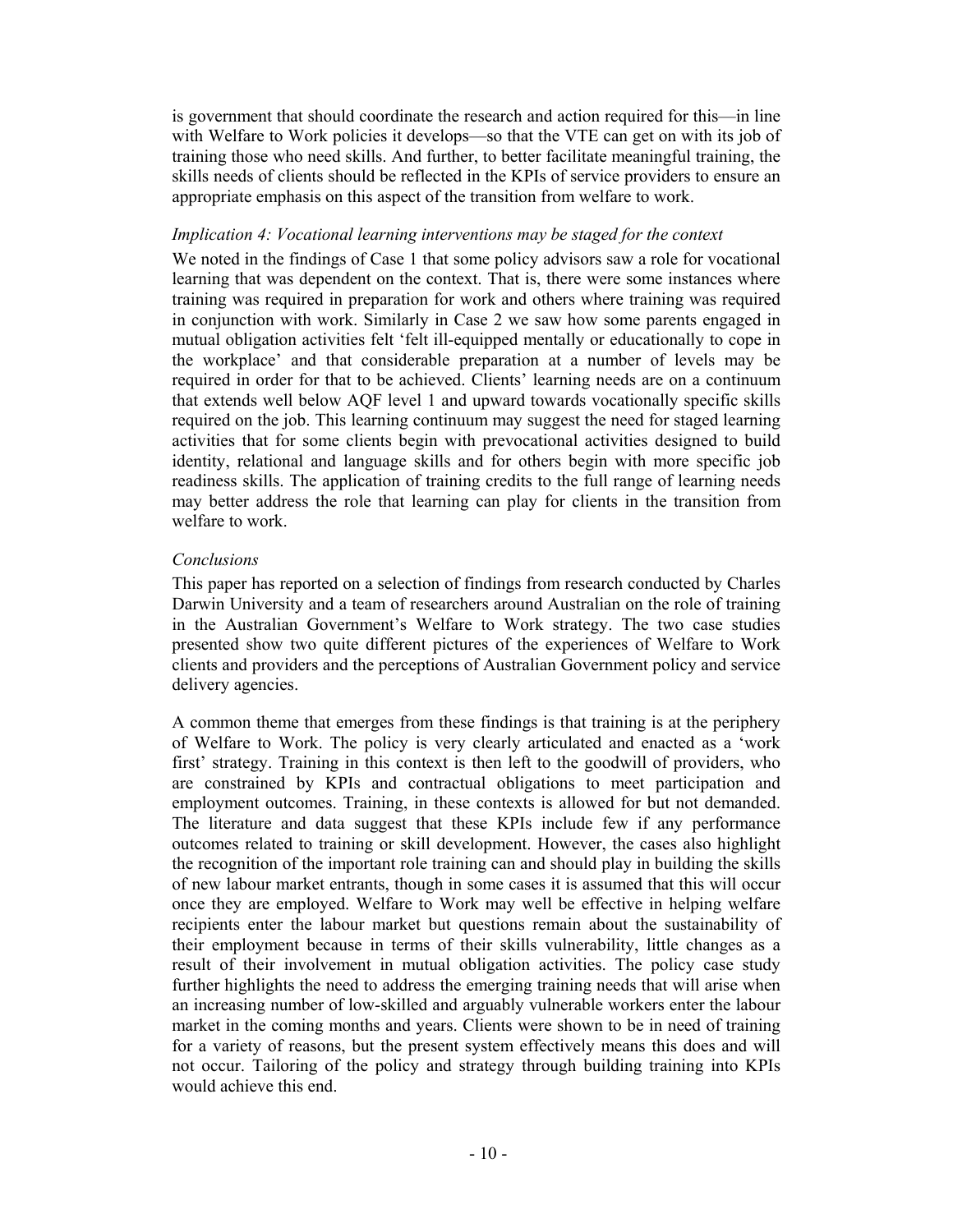### **References**

- ABS (2004). *Disability Australia*, Australian Bureau of Statistics, Canberra.
- ABS (2005a). *Education and work: Australia*, Australian Bureau of Statistics, Canberra.
- ABS (2005b). *Job Search Experience Australia*, Australian Bureau of Statistics,, Canberra.
- ABS (2005c). *Mature Age Persons Statistical Report: Education and training*, Australian Bureau of Statistics, Canberra.
- ABS (2005d). *Underemployed Workers*, Cat. 6265.0, Australian Bureau of Statistics.
- ABS (2006a). *Australian Social Trends*, Australian Bureau of Statistics, Canberra.
- ABS (2006b). *Confidentialised Unit Record File No: 1932 Education and Work Survey 2005 (SEW05)*, Australian Bureau of Statistics, Canberra.
- ABS (2006c). *Confidentialised Unit Record File No: 1934 Survey of Disability, Ageing and Carers 2003 (DAC03)*, Australian Bureau of Statistics, Canberra.
- ABS (2006d). *Labour Force, Australia, Detailed Electronic Delivery, Sep 2006*, Australian Bureau of Statistics, Canberra.

Andrews, K. (2007, January 2007). "More Than Two Million Jobs Created Under The Howard Government." from http://mediacentre.dewr.gov.au/mediacentre/MinisterAndrews/Releases/More

ThanTwoMillionJobsCreatedUnderTheHowardGovernment.htm.

- Australian Broadcasting Corporation (2005). Government says workforce participation key to ageing problem. *AM*.
- Australian Council of Social Service (2003). *Overcoming Joblessness in Australia: 12 Budget Priorities*, Australian Council of Social Service, Strawberry Hills.
- Australian Council of Social Service (2005), *Response to the Government's 'Welfare to Work' proposals: July 2005*, ACOSS Info 378 - August 2005, Australian Council of Social Service, Strawberry Hills
- Australian Institute of Health and Welfare (2006). *Australia's health 2006*, AIHW, Canberra.
- Baldwin, T. (2003). *Setting directions for training mature aged and older unemployed people in VET*, Equity Research Centre, Collingwood.
- Boughton, B. and Durnan, D. (2004). Beyond Equity? Indigenous people's rights and the national VET system. *Equity in vocational education and training: Research readings*. Bowman, K., Ed., National Centre for Vocational Education Research, Adelaide.
- Centrelink (2006a). *Helping people move into work-a community information pack*, Centrelink, Canberra.
- Centrelink. (2006b). "Welfare to Work Questions and Answers." Retrieved January 2007, from http://www.centrelink.gov.au/internet/internet.nsf/services/welfare\_questions

answers.htm.

- Commonwealth of Australia (2002), *Intergenerational Report 2002-03, Budget paper 5*, Retrieved October 2006 from http://www.dfat.gov.au/budget/2002- 03/bp5/html/01\_BP5Prelim.html.
- Commonwealth of Australia (2005), *Welfare to work: Budget overviews*, Retrieved October 2006 from http://www.budget.gov.au/2005- 06/overview/html/index.htm.
- Commonwealth of Australia (2006). *Disability Discrimination Act 1992*, Attorney General's Department, Canberra.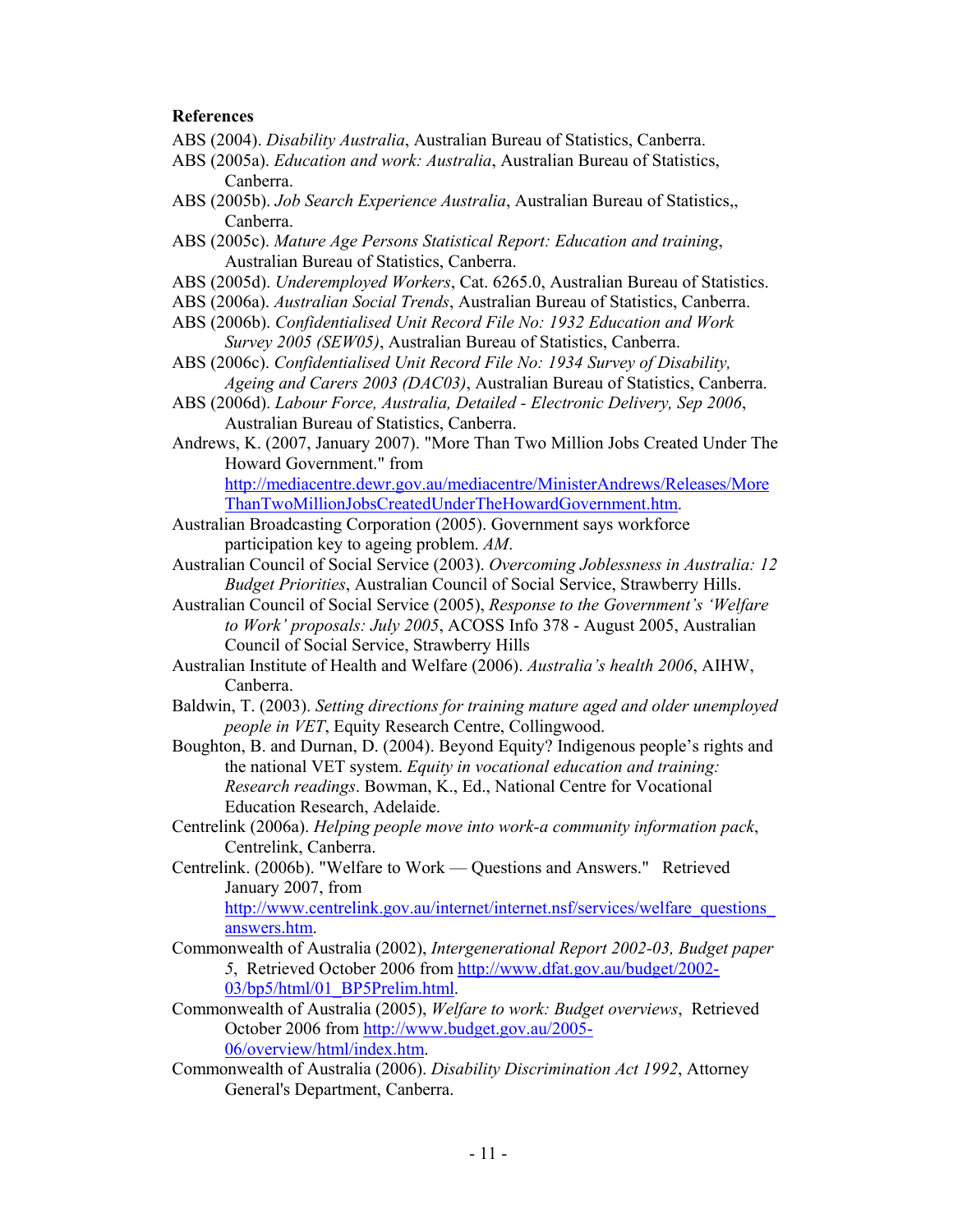Cumming, J. (1997). *The quantitative literacy performance of Australians: Implications of low level skills, Aspects of Literacy—Assessed Skill Levels Australia 1996*, Australian Bureau of Statistics, Canberra.

Davidson, P. (2005). "Welfare to work & long term unemployed people." *Impact*: 4-6.

Department of Employment and Workplace Relations (2006a), *About Welfare to Work reforms*, Retrieved January 2007 from http://www.workplace.gov.au/workplace/Category/SchemesInitiatives/Moving IntoWork/AboutWelfaretoWorkreforms.htm.

- Department of Employment and Workplace Relations (2006b), *Employment Services Contract 2006-2009*, Specific Conditions for Community Work Coordinators, DEWR, Australian Government, Canberra Retrieved January 2007 from http://www.workplace.gov.au/NR/rdonlyres/7A079FBB-D091-4D6C-B8DA-622859C465C0/0/CWC23406.pdf.
- Department of Employment and Workplace Relations (2006c), *Your guide to work for the dole and community work*, DEWR, Australian Government, Canberra Retrieved January 2007 from

http://www.workplace.gov.au/NR/rdonlyres/97EDD12D-B037-4A77-9D7F-BAAF2D4A88AE/0/JN\_Guide\_to\_Work\_for\_the\_Dole\_and\_Community\_Wo rk.pdf.

Department of Employment and Workplace Relations. (2007). "Good news stories." Retrieved January 2007, from

http://www.movingintowork.gov.au/movingintowork/GoodNewsStories/.

- DEWR (2004). *National and State Skill Shortage Lists, Australia 2004*, Department of Employment and Workplace Relations, Canberra.
- Erzberger, C. and Kelle, U. (2003). Making inferences in mixed methods: the rules of integration. *Handbook of Mixed Methods in Social and Behavioral Research*. Tashakkori A and Teddlie, C., Ed., Sage, Thousands Oaks**:** 457-488.
- Falk, I. and Guenther, J. (2002). *Literacy and numeracy for the new world of un/employment—Implications of a fully literate Australia*, ALNARC. Language Australia, Melbourne.
- Falk, I. and Guenther, J. (2006). Generalising from Qualitative Research: Case studies from VET in Contexts. *15th NCVER conference*. Mooloolaba, Queensland.
- Golding, B. and Pattison, S. (2004). Inequity in Australian vocational education and training by location. *Equity in vocational education and training: Research readings*. Bowman, K., Ed., National Centre for Vocational Education Research, Adelaide.
- Harding, A., Ngu Vu, Q., Richard Percival, R. and Beer, G. (2005). "Welfare-to-Work Reforms: Impact on Sole Parents." *Agenda* **12**(3): 195-210.

Headey, B., Warren, D. and Harding, G. (2006). *Families, Incomes and Jobs: A Statistical Report of the HILDA Survey*, Melbourne Institute of Applied Economic and Social Research: The University of Melbourne, Melbourne.

- Hudson (2006a). *Employers still failing to tap into mature aged talent pool*, Hudson, Sydney.
- Hudson (2006b). *The Evolving Workplace: The Seven Key Drivers of Mature-aged Workers*, 20:20 Series, Hudson Highland Group, Sydney.
- Johnson, B. and Christensen, L. (2004). *Educational Research: Quantitative, Qualitative, and Mixed Approaches, Research Edition, Second Edition*  Pearson Education Inc., Boston.